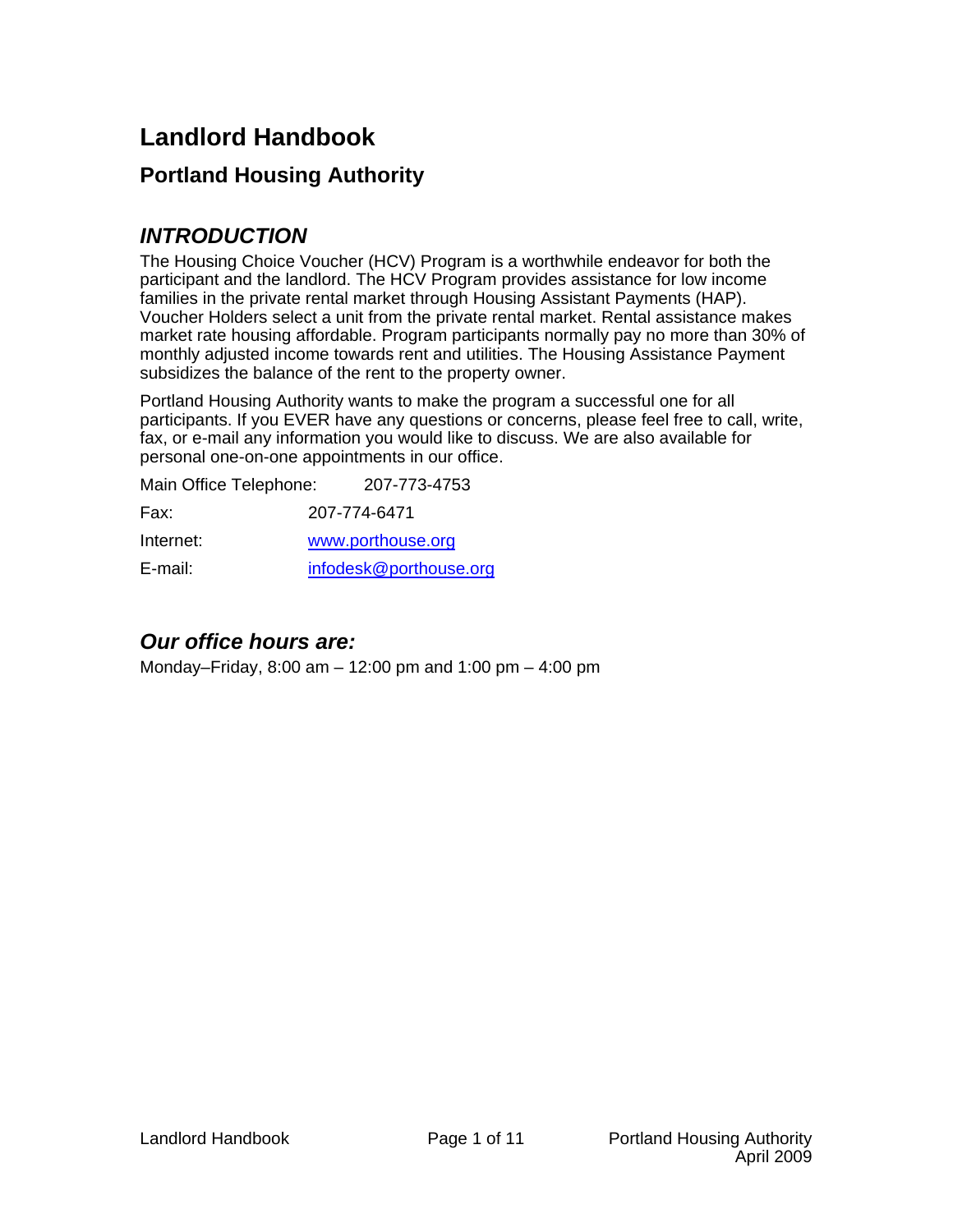### **HCV LANDLORD INFORMATION**

#### Partnership with PHA

As a participating landlord, you are in a partnership with Portland Housing Authority (PHA). The goal of this partnership is to provide housing to economically disadvantaged families in Maine. Low-income families are assisted with their monthly rent payments with HAP, supported by funds from the U.S. Department of Housing and Urban Development (HUD). PHA has prepared this Landlord Handbook to explain the Program to you to ensure that both you and the participant receive the maximum benefits of the Program.

Before you agree to become part of this Program, there are a few things we would like to make you aware of:

- 1. It is the landlord's responsibility to select good tenants, therefore we encourage landlords to do background, credit, and prior tenancy checks just as you would for any other prospective tenant.
- 2. The owner must deal with any damages or losses that occur during your participant/tenant's occupancy as provided under state law for the disposition of security deposits. Please send a copy of the documentation of such charges to the assigned Housing Officer for the file.
- 3. It is against program regulations for a landlord to rent to a relative who has a Housing Choice Voucher.
- 4. PHA does not provide a lease. That is the responsibility of the landlord. Model leases you may use are available at many office supply stores, on-line, or by contacting the Maine Attorney General's Office at:

Maine Attorney General Public Protection Division Consumer Mediation Service 6 State House Station Augusta ME 04333-0006

### **STEPS TO LEASE-UP A HCV TENANT —** Contact: Assigned Housing Officer

#### **Request for Tenancy Approval (RFTA)**

This document is required to meet program guidelines. Please complete the entire form with your chosen tenant. The RFTA gives us all the information we need to determine if the unit meets the bedroom size the family qualifies for, who pays which utilities, etc. It also gives us information to determine if the unit is within the Payment Standard set by HUD. The rent must meet Rent Reasonableness Standards as well. After receiving the Request for Tenancy Approval and the proposed Lease, the PHA will contact you to schedule an inspection of the unit.

PHA may not give approval for the family to lease the unit or execute the HAP Contract until PHA has determined that the following program requirements are met: the unit is affordable; the unit has been inspected by the PHA and passes the Housing Quality Standards (HQS); the rent is reasonable (this means that the rent you are asking is reasonable as compared to other units of a similar size in a similar location. PHA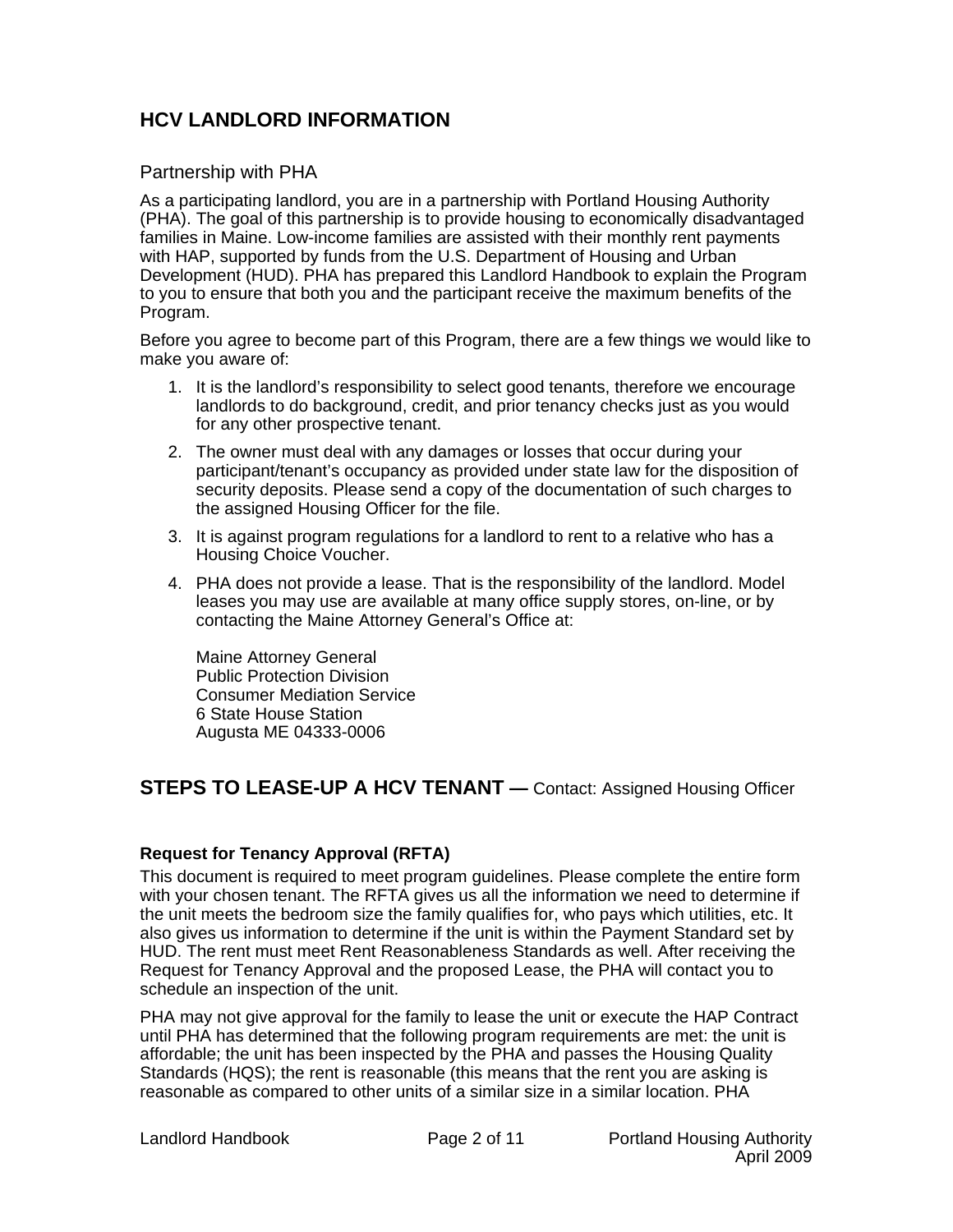determines what is rent reasonable); and the Lease is approved and includes the HUD Lease Addendum.

If the PHA approves the unit and the Lease, the PHA will notify the family and the owner. The owner and participant/tenant must ensure the following actions are completed:

- Both the owner and participant/tenant have signed the completed Lease.
- The owner has signed both copies of the HAP Contract.

PHA will make sure each party receives copies of the documents and receives a notice showing the payment requirements for PHA and the participant/tenant on a monthly basis.

#### **W-9 and Direct Deposit Forms**

The W-9 is a request for your Taxpayer Identification Number. *This form must be on file in our office before any payments to you are made.* If you have a business name for your property ownership please list and use your Business Tax Identification Number. Please check off the kind of business you have. Use your Social Security Number if no other is available, and provide the name that goes with the Social Security Number. At the end of the year, you will receive a 1099 Form listing your earned income from us for that year. A duplicate of this form goes to the Internal Revenue Service. The Direct Deposit form must be completed in order that Direct Deposits be made to the Owner's bank account. This information is kept confidential and only handled by designated staff in the Finance Department. *Direct Deposit of HAP is required*.

#### **Lease**

The Lease will contain at a minimum**:**

The name of the owner and the participant/tenant

The address of the unit rented (including apartment number)

The initial term of the Lease and any provisions for renewal

The utilities and appliances supplied by the owner

The amount of the monthly rent to owner

The Section 8 Tenancy Addendum

The Lead-Based Paint Addendum

#### **Initial Inspections**

Once the Request for Tenancy Approval is returned to us, an appointment will be made between you and our Housing Inspector for a mutually convenient time to look at the unit. This inspection could take about an hour and will encompass all areas of health and safety important to your tenant. The unit and all common areas of the building and the exterior of the building are inspected. If the unit passes inspection and your rent is approved, the participant/tenant may move in as soon as the Lease and Contract are signed or a later start date if applicable. Please discuss the exact date the Lease will be effective with the Housing Officer so there will be no misunderstandings. *The electricity must be turned on in the unit prior to any inspections being done.*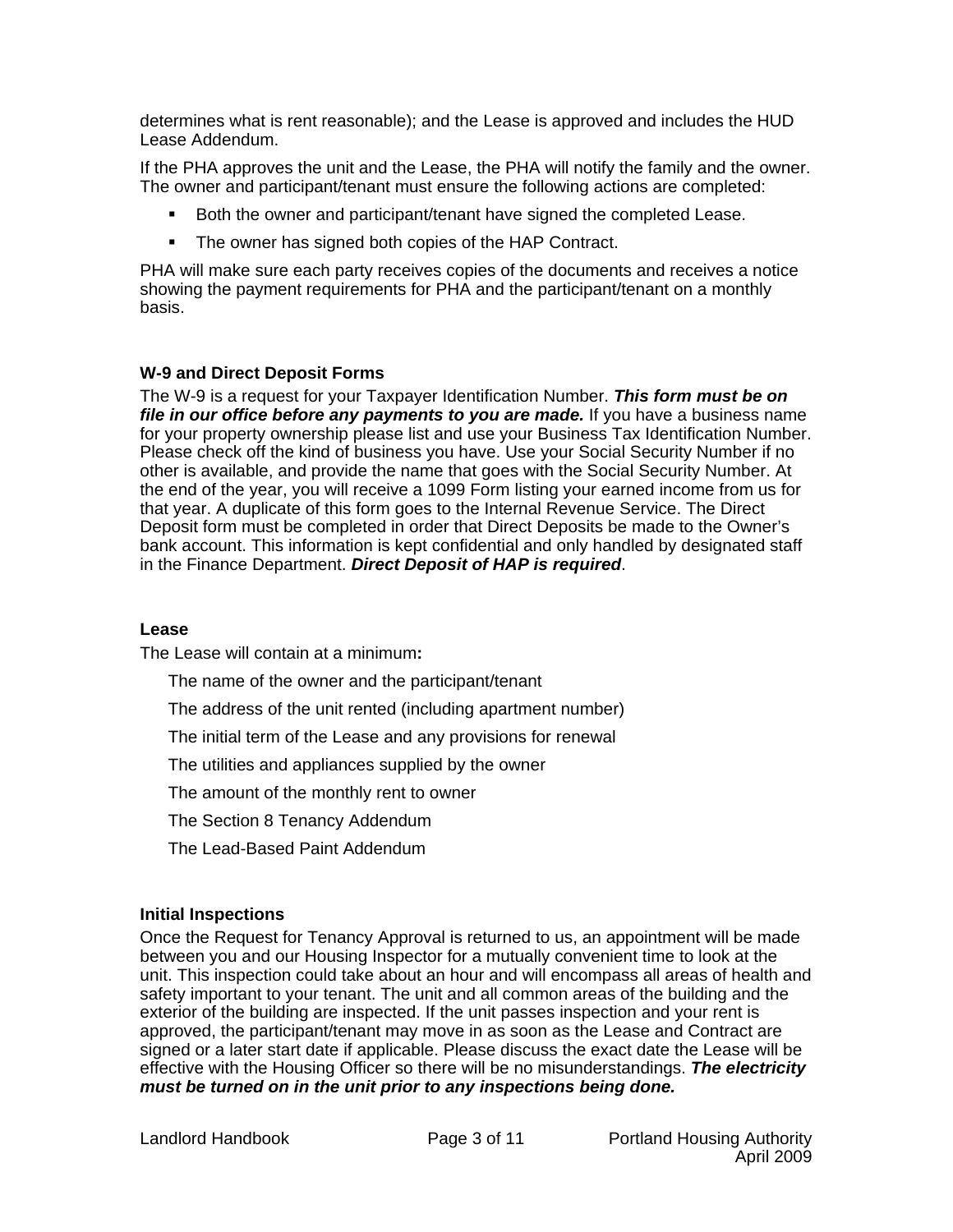If the unit doesn't pass our inspection, you will receive a copy of the inspection results. *We cannot enter into a Contract with you until the unit meets our Housing Quality Standards.*

#### **Contracts**

Once the unit has passed inspection and the rent is approved, PHA will prepare a Housing Assistance Payment (HAP) Contract to be signed by you. No HAP payments can be issued to you until we have the signed Lease, signed Contract, and other necessary landlord forms.

**NOTE:** *No other side agreements to these Leases and Contracts may be made***.** If the unit exceeds rent reasonableness, the Section 8 participant may not pay you the difference. No payment for extras is to be made without the express permission of this agency. Permission will only be given if these extra expenses are also asked of other tenants and are not for basic needs.

The landlord establishes the initial term of the Lease. If your tenant breaks the Lease and moves out of your unit without your written permission, the HAP Contract between you and PHA will end and the participant may lose their rental assistance.

You tenant must get written permission from you and PHA before adding anyone to his/her Lease. PHA will not add anyone to the Section 8 Program without your written permission.

*If you notice extra people living in your participant/tenant's unit, please contact this office immediately.* 

### **S8 RENT PAYMENT —** The Housing Choice Voucher Rent Determination

**Rental Payments:** You will receive monthly rent payments from two sources:

- **Payment from the participant for their portion of the rent.**
- A HAP check (PHA's Housing Assistance Payment). HAP payments are electronically deposited to your account.

In the Housing Choice Voucher Program, the participant's rent is based on 30% of the family income minus HUD mandated deductions. If the unit is more expensive than the Payment Standard, then the additional cost is added to the participant's rent. If the participant is responsible for utilities, an allowance for those utilities will be calculated and made a factor in the determination of the tenant portion of the rent. Not every unit for rent qualifies. The unit must be rent reasonable. The Gross Rent is the Contract Rent (set by the landlord) plus any Utility Allowance given to the participant for utilities not provided by the landlord.

The HAP payment is the Contract rent less the participant's rent.

PHA determines the initial eligibility of families for assistance. You determine the acceptability of the family as your tenant. And PHA administers the day-to-day operation of the program. We prepare all paperwork necessitated by any changes.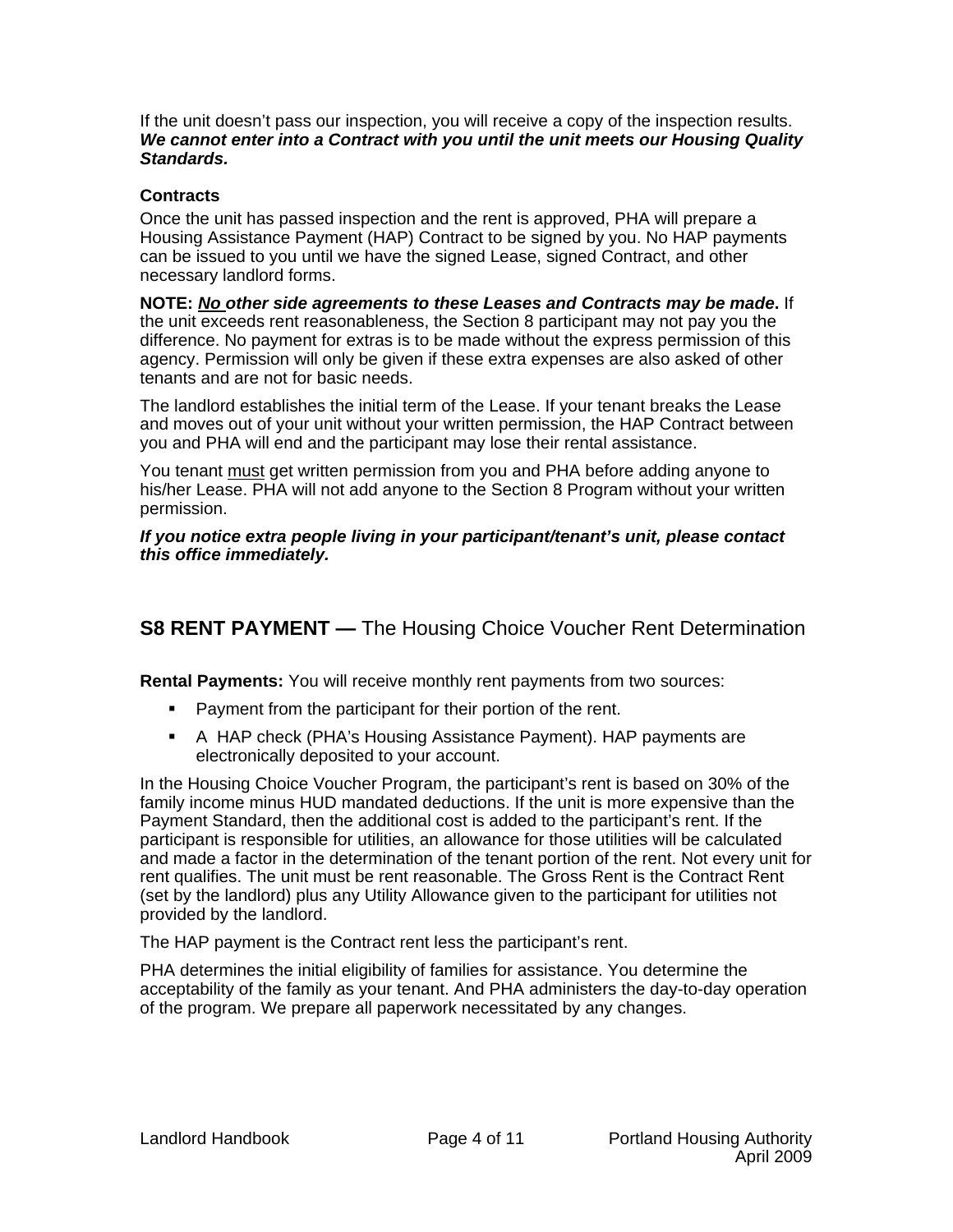#### **RECERTIFICATION**

Once a year, the participant will be re-certified under the Housing Choice Voucher Program. Their income and qualifications will be re-evaluated. If they still qualify, they may remain where they are. If they no longer qualify for HCV assistance, you will be notified. You can decide at that time whether or not you want them to remain as tenants without a rental subsidy. Your lease will specify what kind of notice from you and/or your tenant, if any, to continue the lease after the initial term. Most Leases under the HCV Program are for one year as the initial term and month-to-month forward. A copy of any notice between you and your tenant should be sent to PHA.

#### **RENT INCREASES**

You may increase the rent at any time after the initial term of the Lease. You may make the increase in any amount, but it must still be rent reasonable. *You cannot charge a HCV tenant more rent than you charge your other tenants.* You need to put the increase in writing, send it to your tenant, and forward a copy on to this office. It must be sent 60 days before the increase takes effect so that we may give your tenant proper notice of their rent increase. Be aware that increases in rent often affect the tenant's share of the rent.

#### **INTERIM ADJUSTMENTS**

While HCV participants are re-certified once a year, changes in participant's rent may occur at any time. Such factors as change in income or family composition will affect such changes. HCV participants will always be responsible for rent equaling at least 30% of their total household income, but that figure does not necessarily remain the same. If the participant's portion goes down, the amount of the HAP payment will increase; conversely, if the participant's portion goes up, the amount of the HAP payment will decrease. These changes will be reported to the landlord by way of Lease Amendment Forms and Rent Change Letters. You and your tenant will always be given at least a 30-day notice of an increase to the tenant portion of the rent.

#### **OBLIGATION OF EACH PARTY**

In addition to its obligations to make monthly HAP payments to the landlord in a timely manner, as stated above, PHA will inspect the unit yearly and notify the landlord of any Housing Quality Standard (HQS) deficiencies. PHA will remain in a neutral relationship with both landlor5d and participant to assure that both parties are well served.

#### **The landlord will:**

Meet all legal obligations to their tenant.

Take care of any HQS deficiencies noted in the yearly inspection or at a special inspection within a thirty-day period or period specified by the Housing Inspector (24 hour period for deficiencies affecting health and safety).

Interact with their tenant family just as he would with any other tenant, expecting them to obey the rules and taking appropriate action when rules are broken. The laws which apply to any tenant/landlord relationship also apply to rent-assisted participant/tenants. Do not let anyone move into the unit without specific permission from the PHA.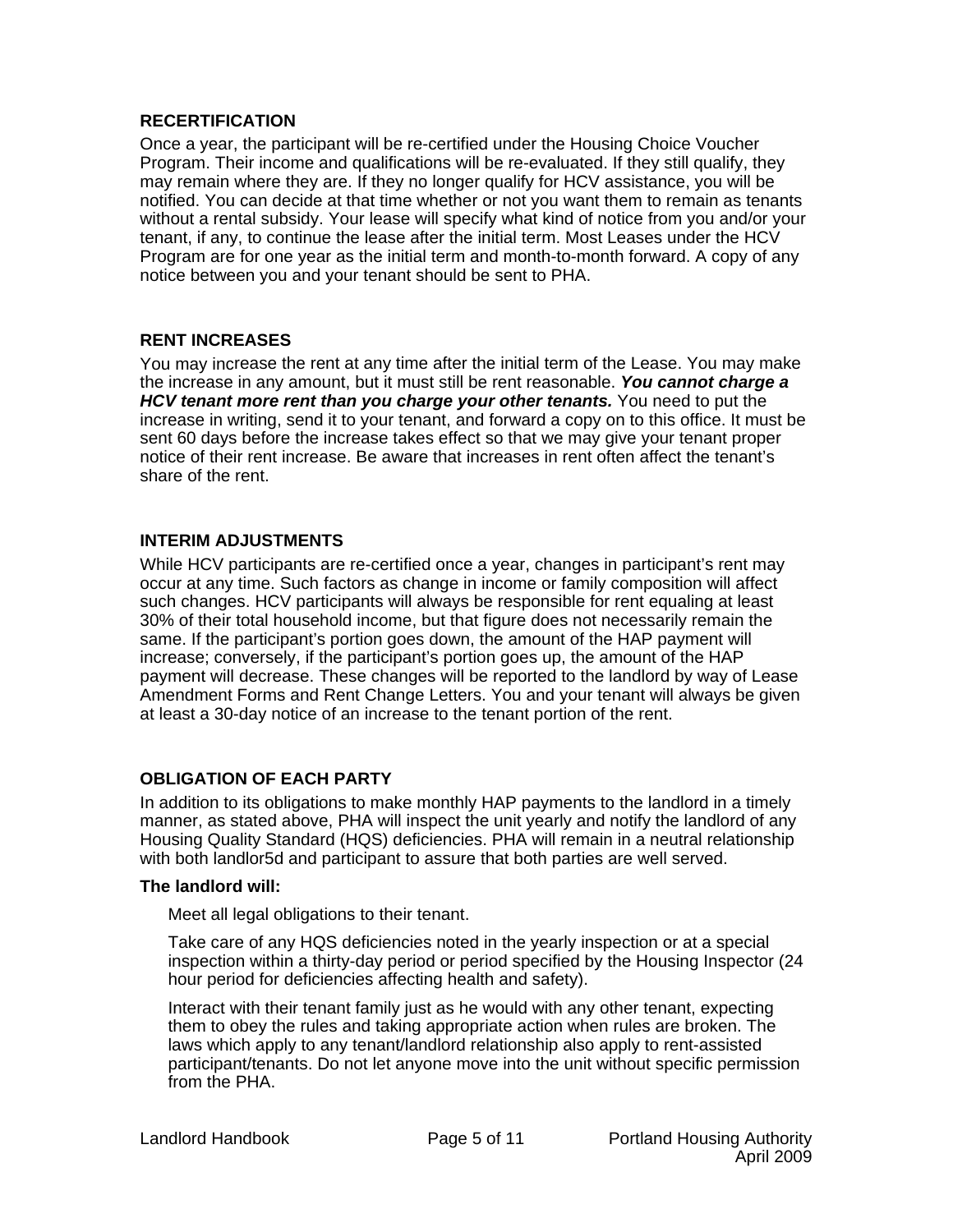Let this agency know if any Lease violations, fraudulent reporting by the tenant, drug activity, or violent behavior is occurring.

If the owner knows of any unauthorized person(s) living in the unit, he/she must report this to PHA.

Honor the initial term of the Lease and Contract. The landlord may evict at any time for just cause.

Not rent a unit under the Housing Choice Voucher Program if his/her parent, child, grandparent, grandchild, sister, or brother is member of the tenant family unless the PHA has determined (and has notified the owner and the family of such determination) that approving rental of the unit, notwithstanding such relationship, would provide reasonable accommodation for a family member who is a person with disabilities.

#### **Obligations of the Family:**

When the family's unit is approved and the HAP Contract is executed, the family must follow the rules listed below in order to continue participating in the Housing Choice Voucher Program.

The family must:

Promptly notify PHA in writing when the family is away from the unit for an extended period of time in accordance with the PHA policies.

Allow PHA to inspect the unit at reasonable times and after reasonable notice.

Notify PHA and the owner in writing before moving out of the unit or terminating the Lease.

Use the assisted unit for residence by the family. The unit must be the family's only residence.

Promptly notify PHA in writing of the birth, adoption, or court-awarded custody of any child.

Receive PHA's approval to add any other family member as an occupant of the unit.

Promptly notify PHA in writing if any family member no longer lives at the unit.

Give PHA a copy of any owner eviction notice.

Pay utility bills and provide and maintain any appliances that the tenant family is required to provide under the Lease.

The family (including each family member) must not:

Own or have any interest in the unit (other than in a cooperative, or the owner of a manufactured home leasing a manufactured home space).

Commit any serious or repeated violation of the Lease.

Commit fraud, bribery, or any other corrupt or criminal act in connection with the program.

Participate in illegal drug or violent criminal activity.

Sublease or let the unit, assign the lease, or transfer the unit.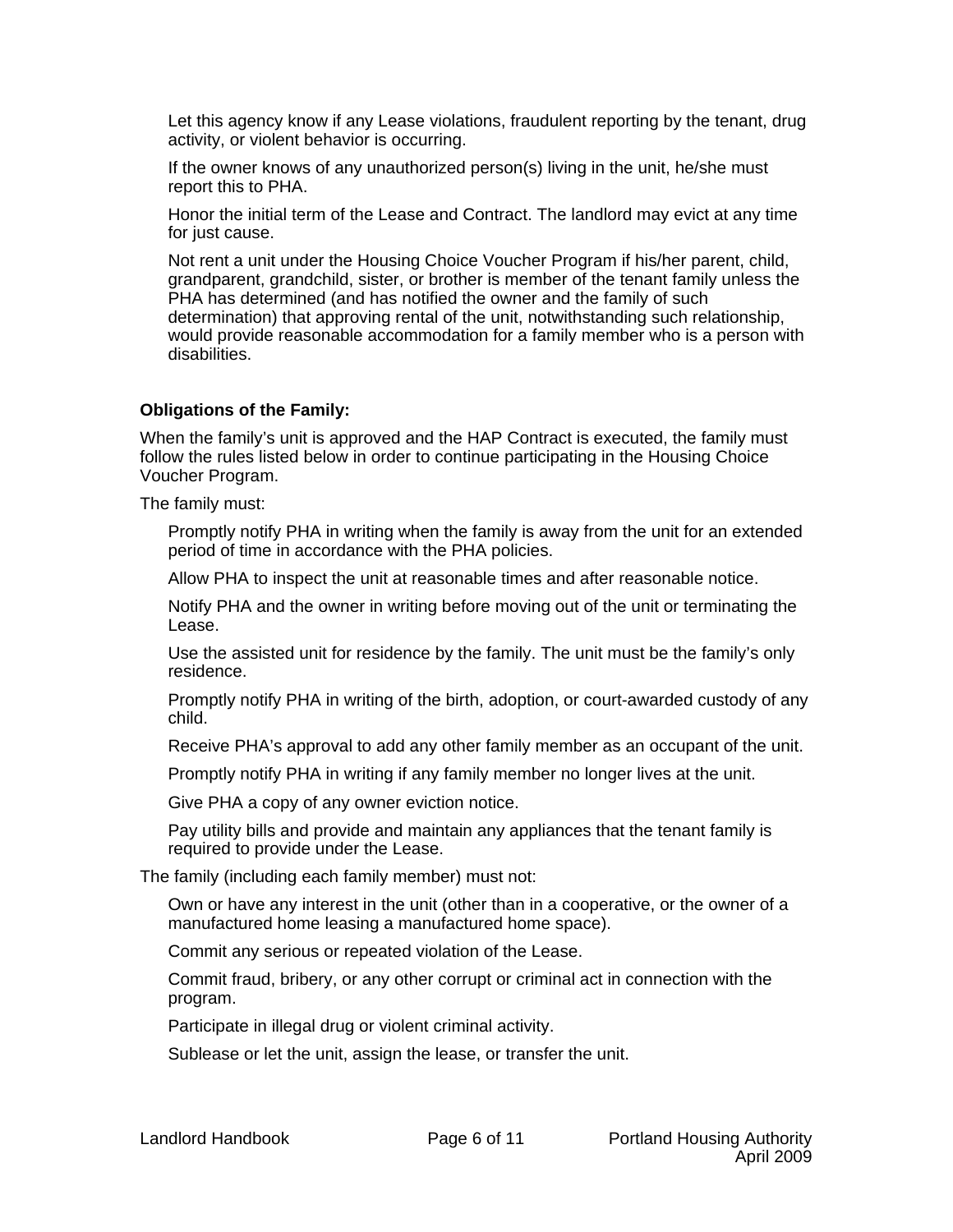Receive Tenant-Based Program Housing Assistance while receiving another housing subsidy, for the same unit or a different unit under any other Federal, State, or local housing assistance program.

Damage the unit or premises (other than damage from ordinary wear and tear) or permit any guest to damage the unit or premises.

Receive housing assistance while residing in a unit owned by a parent, child, grandparent, grandchild, sister, or brother of any member of the family, unless the PHA has determined (and has notified the owner and the family of such determination) that approving rental of the unit, notwithstanding such relationship, would provide reasonable accommodation for a family member who is a person with disabilities.

Engage in illegal use of a controlled substance; or abuse of alcohol that threatens the health and safety or right to peaceful enjoyment of the premises by other residents.

#### **SECURITY DEPOSITS**

Participant/tenants are required to pay the full security deposit, if one is requested by the owner. The State of Maine states that a security deposit equal to 2 months rent is the maximum allowed. PHA does not subsidize security deposits. You may let a participant/tenant make monthly payments to you if you choose. You do not have to let a participant/tenant move in until the security deposit has been paid in full. It is your choice.

#### **PARTICIPANT/TENANT HISTORY**

It is the responsibility of each landlord to thoroughly check references of prospective tenants. We are allowed to give you names of prior landlords (if we have them) to help you in this quest, but it is your responsibility to check these and determine for yourself if this is a family you wish to house. If the prospective tenant signs a release, you may come in and review their HCV file as well.

**INSPECTIONS** – Contact the HQS Inspection Supervisor

#### **Annual Inspections**

At least annually a representative from PHA will make an appointment with your tenant to re-inspect the unit. At that time, we will be looking for the same basic health and safety issues as at the initial inspection. If there are any repairs that need to be done, you will be notified in writing by our Housing Inspector. You will be given a reasonable amount of time to complete repairs, usually 30 days. *If repairs have not been completed within the allotted time limit, your HAP checks will be abated until repairs are completed. That is, no HAP from this agency will be paid to you until repairs are done.* You cannot recoup the money lost during abatement, as it is your responsibility to meet the Housing Quality Standards. Once the repairs are made, payments will resume from that date forward. Your tenant, however, is still responsible for their monthly rental share to you during the abatement period but they are not responsible for the Housing Authority's HAP during abatement.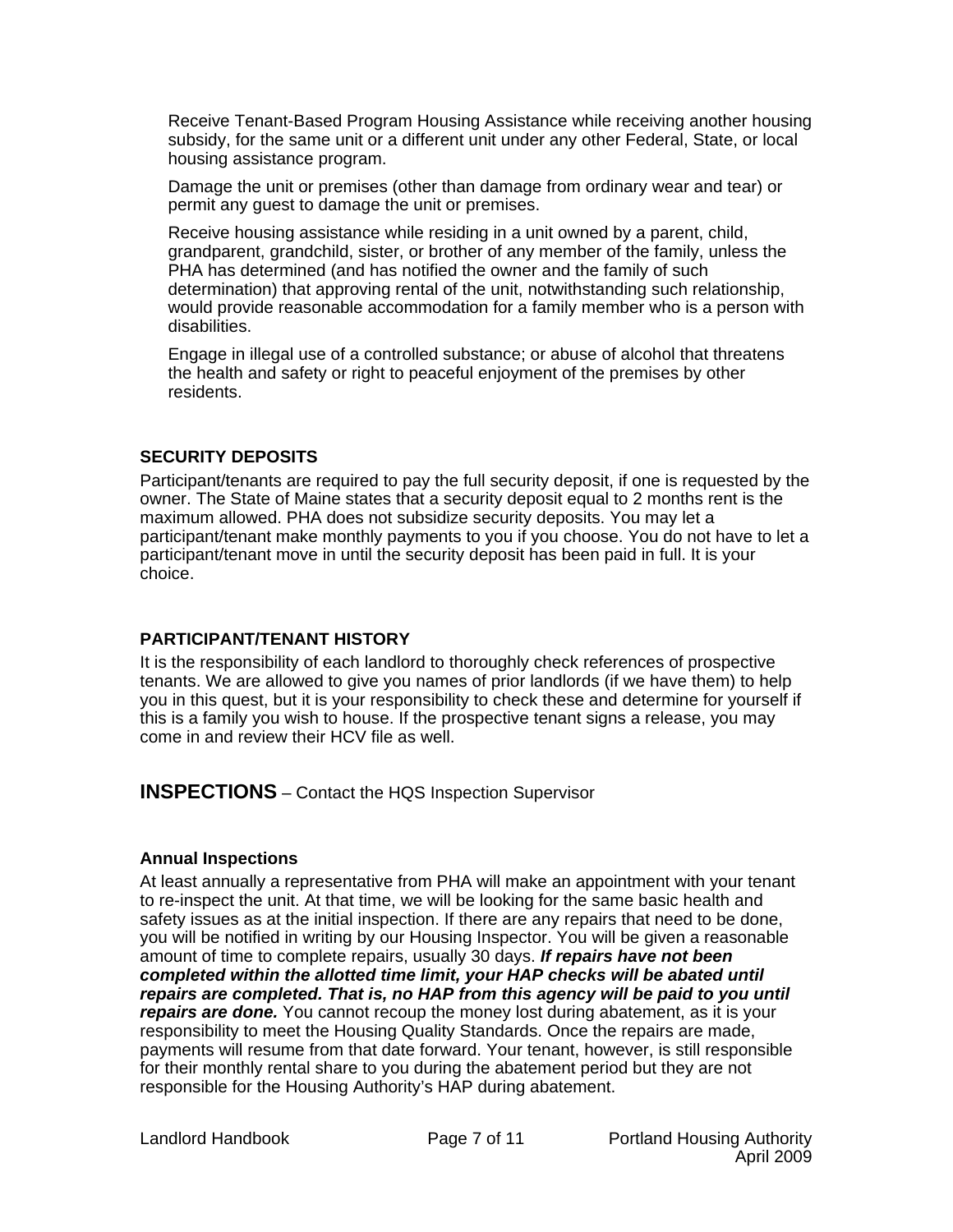#### **Complaint Inspections**

A participant may request a complaint inspection at any time they believe the unit does not meet HQS. PHA will inspect for the items that were reported. If the inspector notices any deficiencies, the responsible party will be required to make repairs.

The following items are considered of an emergency nature and must be corrected within 24 hours of notice by the Inspector:

Lack of security for the unit

Waterlogged ceiling in imminent danger of falling

Major plumbing leaks or flooding

Natural gas leak or fumes

Electrical problem that could result in shock or fire

No heat when outside temperature is below 62 degrees and the ambient temperature inside the unit is below 65 degrees

Utilities not in service

No running hot water

Broken glass

Blocked entrance or exit

Lack of functioning toilet

If the repair is not corrected within 24 hours, and the owner is responsible for the repairs, the Housing Assistance Payment will be abated.

#### **LEAD PAINT** — LEAD PAINT REGULATION REQUIREMENTS FOR SECTION 8 PROGRAMS INCLUDING MODERATE REHABILITATION AND HOUSING CHOICE VOUCHER PROGRAMS

#### **The Lead Based Paint Regulation targets the following properties with units:**

Buildings constructed before 1978

Where a child under 6 lives or is expected to reside

Requirements apply to unit interior, unit exterior and common areas servicing the unit

#### **Exempt Properties:**

O-Bedroom Units

Elderly/handicapped units where children are not expected to live

1978 or newer

Properties that have been tested to new regulation and have no lead based paint

A property where lead based paint has been identified removed, and has clearance to new regulation

NOTE: Obtain date built from Assessor's Office or some other source, but document the date on the Request for Lease Approval.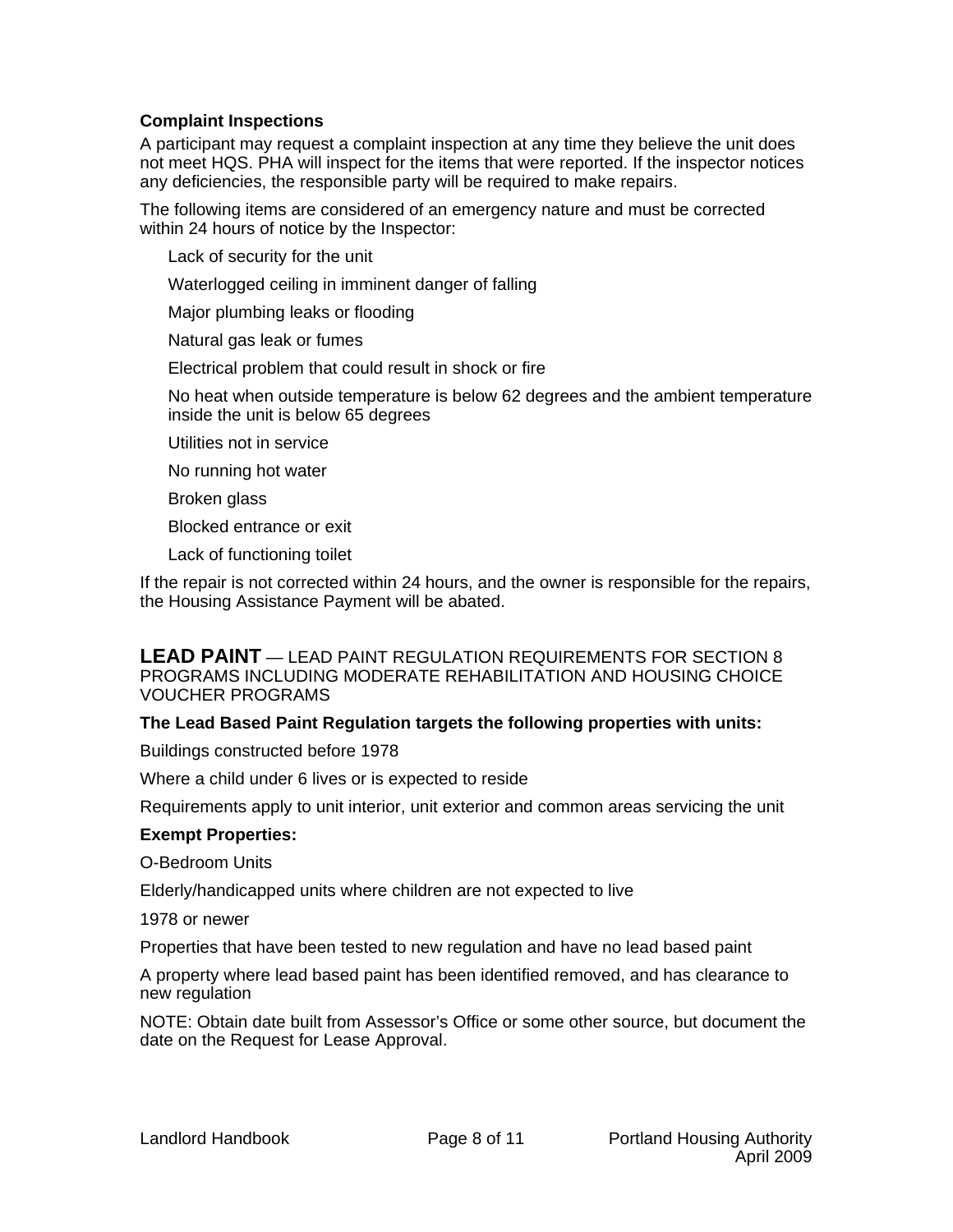#### **DEFINITIONS**

Applicable Surface: All exterior surfaces of residential structures, such as a wall, stairs, deck, porch, railing, window or doors, and all interior surfaces of a residential structure.

Chewable Surface: All chewable protruding painted surfaces up to five feet from the floor or ground, which are readily accessible to children under 6 years of age, e.g., protruding corners, window sills and frames, doors and frames, and other protruding woodwork.

Defective Paint Surface: Paint on applicable surfaces that are cracking, scaling, chipping, peeling, or loose (chewable surfaces that do not contain lead paint fall under defective paint surface).

Elevated Blood Lead Level (EBL): Excessive absorption of lead — a confirmed concentration of lead in whole blood (25 mcg/dl of whole blood or greater).

Lead-Based Paint: A paint surface, whether or not defective, identified as having a lead  $\overline{\text{content}}$  greater than or equal to 1mg/cm<sup>2</sup> (1 milligram per square centimeter).

#### **OWNER RESPONSIBILITIES**

Disclosure Notice to participant/tenant Paint stabilization—option: paint resting, treat only areas that contain lead Clean up—using safe work practices Clearance Examination—if applicable Notice of Lead Hazard Reduction to Tenants Ongoing Maintenance Response to poisoned children/Lead Hazard Reduction Owner Certification of Clearance

#### **HOUSING AUTHORITY RESPONSIBILITIES**

Visual assessment of deteriorated paint Inform owner of violations—stabilization to be completed within 30 days Response to poisoned children/Conduct Risk Assessment Notify owner of results Receive Owner Certification of Clearance

#### **VISUAL ASSESSMENT**

Visual Assessment is a Housing Quality Standards requirement performed on initial and annual inspections. The inspector will be looking for deteriorated paint, visible dust, paint chips, or debris.

Deteriorated Paint means paint that is cracking, peeling, chipping, or chalking and/or paint that is damaged or separated from the surface to which the paint was applied.

There are two levels of Deteriorated Paint: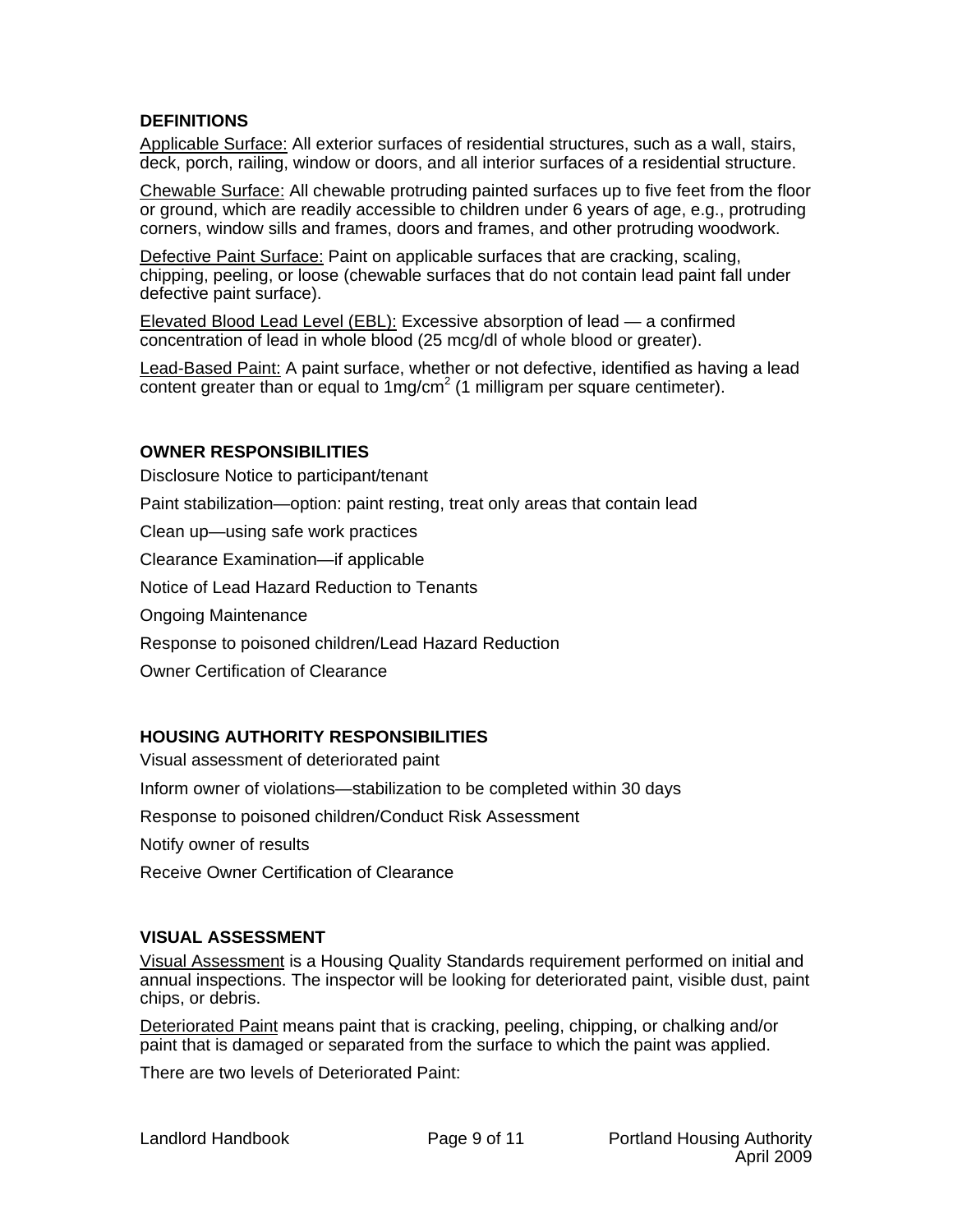Below de minimus**:** Deteriorated paint area LESS than 20 square feet on all exterior surfaces, 2 square feet on interior surfaces, or 10 percent of a small interior or exterior component

Requirement**:** Deteriorated paint must be repaired, but it does not require safe work practices or clearance.

Above de minimus: Deteriorated paint area that is greater than the below deminimus standard.

Requirement**:** Deteriorated paint must be stabilized using safe work practices and occupant protection. Work must be completed and pass. Clearance tests are paid by the owner. Notification to occupants when clearance test results are received

Owner signature on the Certification Form constitutes PHA verification that all owner requirements have been met.

#### **Paint Stabilization involves**

Removal of loose paint

Repair of physical defects in surface under the paint

Application of new coat of paint (except de minimus levels)

#### **Worker Training**

Worker must be supervised by Certified Abatement Supervisor, OR

Worker must be trained in: Abatement Supervisor Course/Abatement Worker Course/Maintenance Training Program/Remodelers & Renovators LBP Program OR Equivalent, EPA- or HUD-approved course.

#### **Safe Work Practices Acceptable Surface Preparation Methods:**

Wet scraping and sanding

Power sanding with HEPA filtered local exhaust attachment

Dry sanding and scraping in limited areas is permitted **ONLY** in the following circumstances:

- **Within one foot of electrical outlets**
- **Treating paint spots totaling no more than 2 square feet in any one interior room** or space
- No more than 20 square feet of surface on exterior areas that require treatment

#### **Prohibited Treatment Methods**

Open flame burning or torching

Machine sanding or grinding without HEPA exhaust control

Heat guns operating above 1,100 degrees F

Abrasive blasting or sandblasting without HEPA exhaust

Dry sanding and scraping

Paint stripping in poorly ventilated space or using hazardous chemical as defined by **OSHA** 

#### **Occupant Protection**